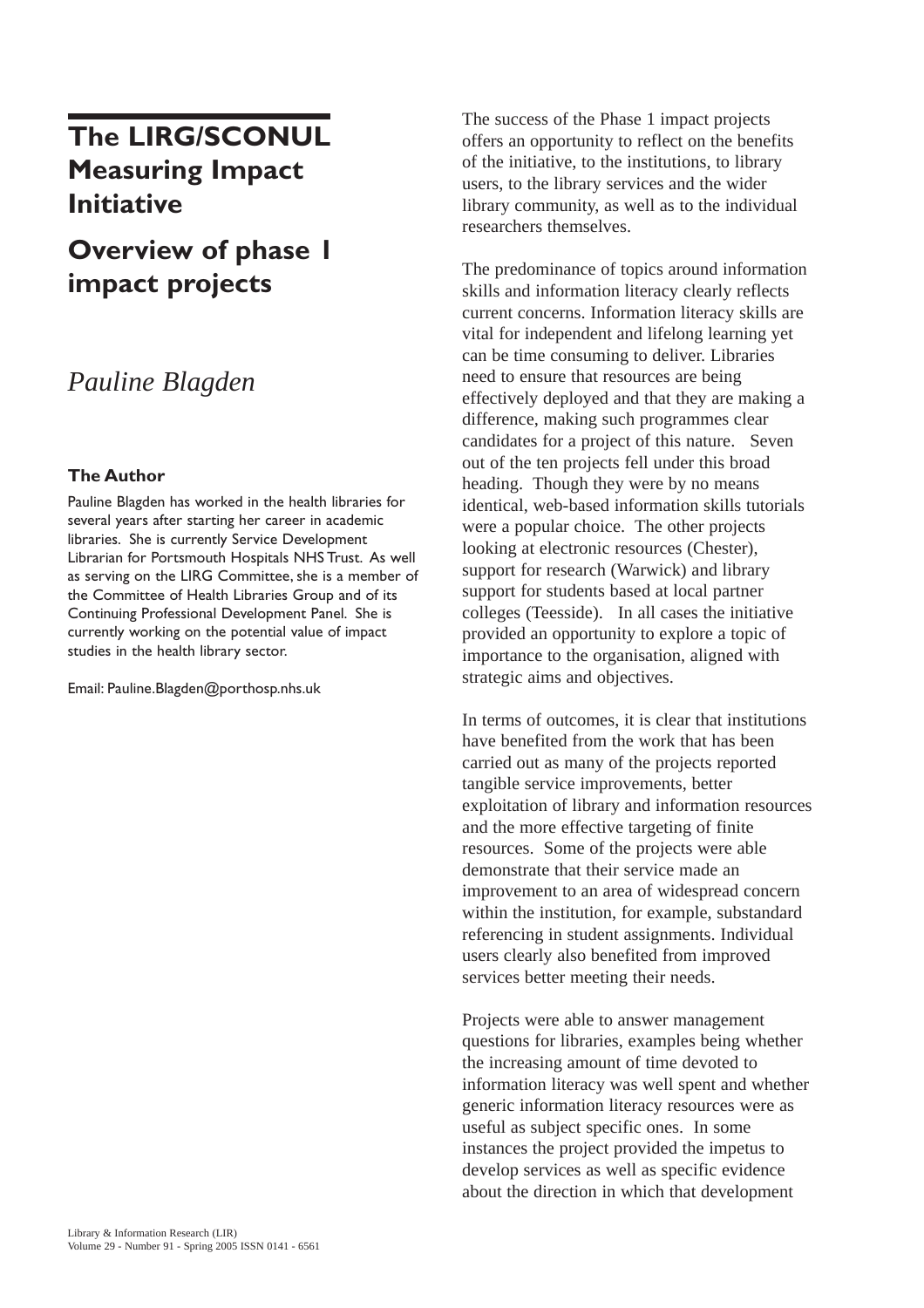should take place, avoiding wasted effort. It is noteworthy, too, that many reports mention the embedding of information literacy skills further into the curriculum. Many of the library and information services involved clearly used the opportunity to collaborate more closely with other departments, liaising with academic staff, raising the profile of the library and arguably raising its status of the library through involvement in a research project. Project teams clearly worked hard to engage all stakeholders and steer the LIS agenda through their organisation. Some commented that this proved to be more difficult and challenging than actually carrying out the research.

Promotion and awareness raising is essential for any library and information service, of course, and the mere fact of carrying out research and approaching potential participants raises awareness of the service itself. Beyond this, the marketing opportunities offered by the impact initiative at various levels throughout the organisations are considerable and worth exploiting fully. The credibility factor is relevant in this context; being able to launch a new service with evidence of usage and impact should mean it is likely to be taken seriously.

For the individual members of the project teams, participation brought a number of benefits. As a CPD opportunity, it provided the opportunity to develop a range of new skills and to enhance others. The most obvious was to learn about conducting research in a context relevant to their job, and to carry out a project useful to them and the service they work for. Skills in both project management and research methods were involved here. The support offered through the workshops and discussion list were designed to make these challenging tasks less daunting! With the current interest in Evidence Based Librarianship such skills are likely to be increasingly useful. The project groups had to steer their projects through all the various stages from designing to dissemination. They had to address questions about how to measure the impact of their service, as opposed to demonstrating that it did make an impact and they had to ensure that their methodology was rigorous. They had to cope with the inevitable

problems and make adjustments when things did not go exactly according to plan. Most projects involved several different methods and overall, the variety and range of techniques used is impressive. The initiative provided project teams with the opportunity to try out techniques with which they were unfamiliar and learn about their advantages and disadvantages at first hand.

There are indications too, that participation in the project has led to changed ways of working and the development of a more "impact conscious" approach, for example by collecting statistics to facilitate the identification of yearon-year usage trends. But the reports make clear that the project teams were also involved in wide range of other tasks, such as assessing research proposals, team working, negotiating, influencing and marketing. The range of skills participants gained are transferable will be value, not only in the context of carrying out a research project but also in other aspects of their work. The initiative also provided opportunities for networking and sharing ideas. It provided space and time for reflection, giving participants a chance to ask fundamental questions about the design and delivery of services and what their priorities should be.

All new work will have some costs attached and measuring impact is widely recognised to be challenging. Participation in the initiative did generate some costs in terms of time and effort, opportunity costs and no doubt, some stress. One team did feel that their project was too time-intensive to repeat. Happily all the projects did demonstrate that the services being studied made a measurable impact!

In the fast changing and uncertain environment in which we operate, few would deny that libraries need to demonstrate the value of their services in an increasingly sophisticated and compelling fashion. The LIRG/SCONUL initiative provides a template that facilitates this process. The ten Phase 1 projects have demonstrated that the common model developed for measuring impact – specifying the objectives, determining the success criteria, establishing the impact measures and